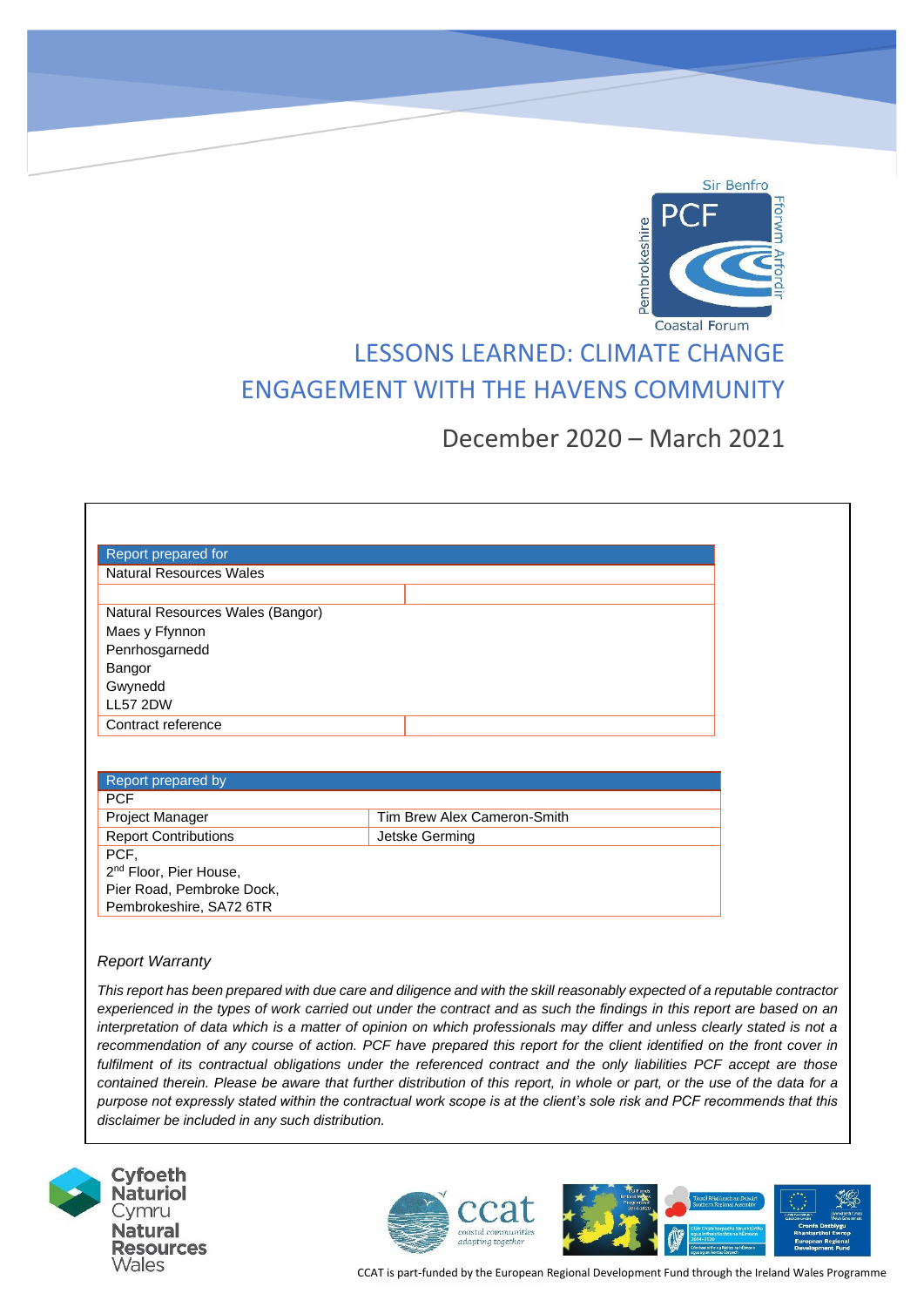## Contents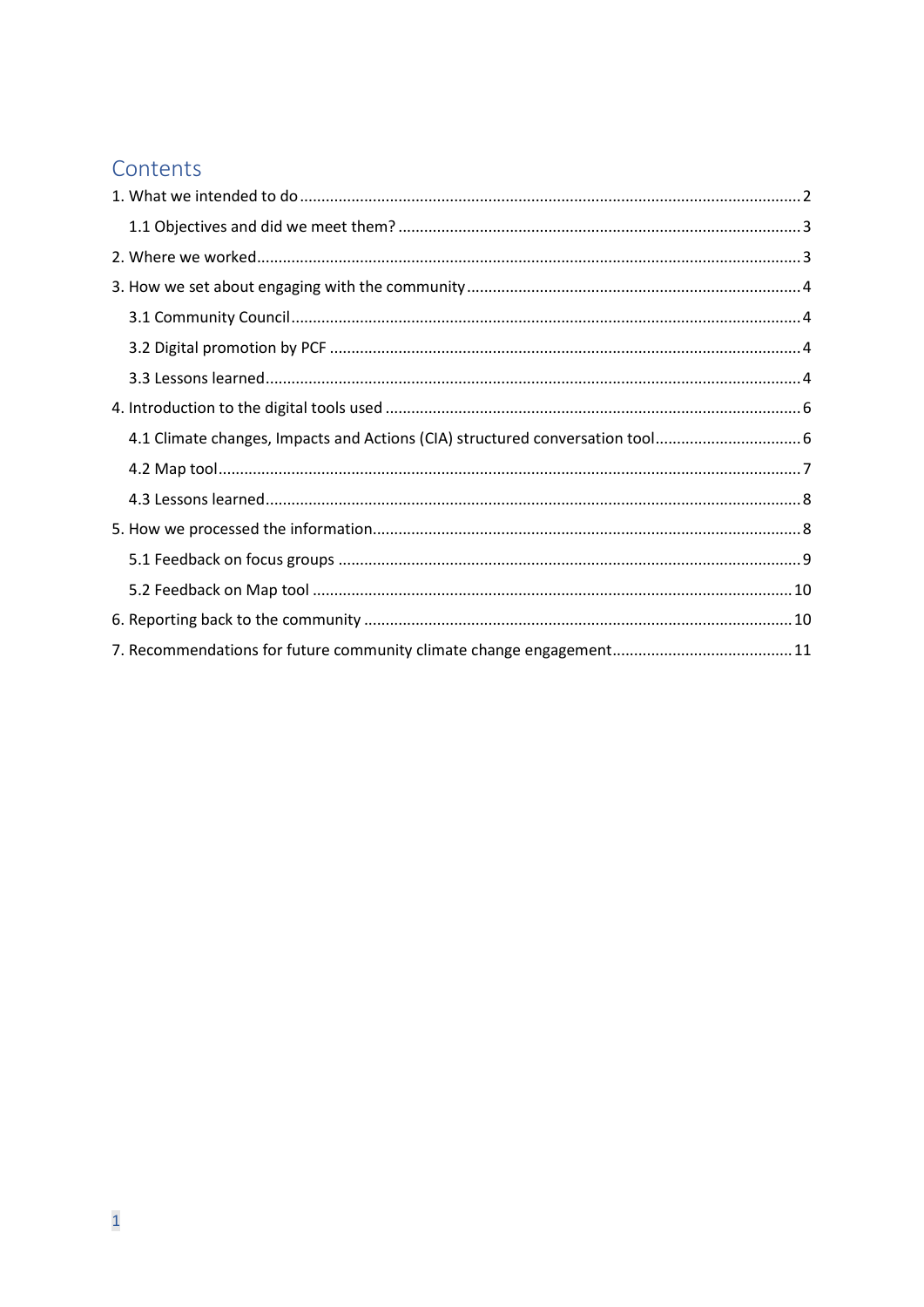## <span id="page-2-0"></span>1. What we intended to do

This work set out to discuss adapting to climate change with The Havens community, covering the geographical area surrounding Broad Haven, Little Haven, Talbenny, Hasguard, Haroldston, Walton West and Broadway. The project was a collaboration between the Natural Resources Wales (NRW) Marine Area Statement team<sup>1</sup> and Pembrokeshire Coastal Forum (PCF)<sup>2</sup>. It enabled new engagement tools developed in the Coastal Communities Adapting Together<sup>3</sup> project to be trialled with a community. The work was also aligned with the Marine Area Statement's community engagement actions.

Information was sought from participants on Changes, Impacts and Actions related to climate change in their community. Suggestions from the community for **Actions** were recorded. Suggestions from Welsh Government and Fingal County Council's Climate Adaptation Plans were included for participants to consider during the focus groups, but PCF did not set out to influence participants on the choice of Actions. A consultant provided information to help the community plan to take these forwards.

Resource was built into the project so we could learn from with the climate change community engagement work being undertaken in Fishguard and Goodwick, on behalf of the NRW South West Area Statement team<sup>3</sup>. Before commencing we met with Pembrokeshire Coast National Park Authority (PCNPA) planning team and Pembrokeshire County Council (PCC) to discuss any information we needed before selecting the community to work with.

As a result of national lockdown measures, the CCAT engagement tools were adapted to be used online, but restrictions on meeting or travel to the community had significant impact on reaching people, and/or their interest in engaging.

**Note: A national lockdown due to COVID-19 was declared shortly after the start of this project and was in place for the full duration of the community engagement phase.** 

<sup>1</sup> <https://naturalresources.wales/about-us/area-statements/marine-area-statement/?lang=en>

<sup>2</sup> <http://www.pembrokeshirecoastalforum.org.uk/>

<sup>3</sup> [www.ccatproject.eu](http://www.ccatproject.eu/)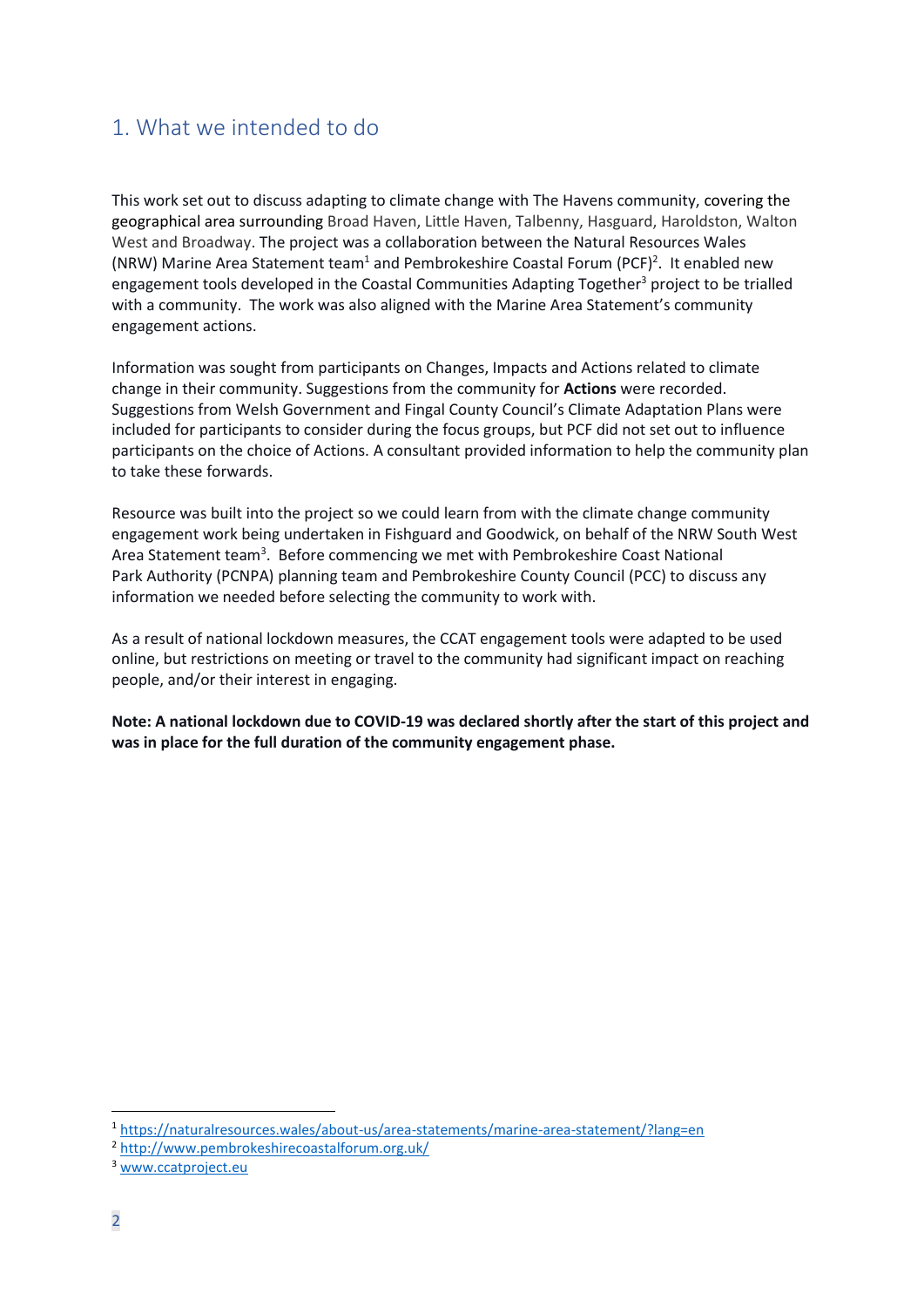### <span id="page-3-0"></span>1.1 Objectives and did we meet them?

|                | Objective                                                        | <b>Reflection</b>                                                                                                                                           |
|----------------|------------------------------------------------------------------|-------------------------------------------------------------------------------------------------------------------------------------------------------------|
| $\mathbf{1}$   | Citizens share their knowledge of                                | Community members were able to share their                                                                                                                  |
|                | climate change impacts on their                                  | knowledge of climate change in their community in                                                                                                           |
|                | community.                                                       | the focus groups and using the map tool.                                                                                                                    |
|                |                                                                  |                                                                                                                                                             |
| $\overline{2}$ | The pilot community are more<br>aware of the options for climate | Participants in the focus groups took time to discuss<br>the "Actions" cards which cover Climate Adaptations                                                |
|                | change adaptation in their<br>community.                         | taken from statutory bodies. The report shared with<br>the community provides further information on the<br>Actions from community members and this will be |
|                |                                                                  | shared with the Community Council.                                                                                                                          |
|                |                                                                  | We have taken a "community led" approach. The<br>Actions were selected by the group of people we<br>spoke to.                                               |
| 3              | The pilot community engage in a<br>process for planning climate  | The "Impacts" of climate change which concerned the<br>community could have nature-based solutions.                                                         |
|                | change adaptation.                                               | Whilst the consultant could provide background<br>information, specific locations are needed to be able                                                     |
|                |                                                                  | provide more detail.                                                                                                                                        |
|                |                                                                  | Our recommended improvement to the project<br>design, with greater time allowance, would be to                                                              |
|                |                                                                  | bring together community members, landowners and<br>stakeholders to explore possibilities before getting                                                    |
|                |                                                                  | consultancy advice to inform their plans.                                                                                                                   |
|                |                                                                  | In the next phase further community members would                                                                                                           |
|                |                                                                  | need to be consulted for any Action to represent the<br>wider community's interests.                                                                        |
| 4              | Learning will be shared with NRW                                 | The reports will be sent to The Havens Community                                                                                                            |
|                | and wider partners, for example                                  | Council, NRW Marine Area Statement Team, NRW SW                                                                                                             |
|                | the Climate Change and                                           | Area statement team as well as shared with the wider                                                                                                        |
|                | <b>Environmental Risk Assessment</b>                             | Public Service Board (PSB) Climate Change and                                                                                                               |
|                | Sub-group (CCERA).                                               | Environmental Risk Assessment group.                                                                                                                        |
|                |                                                                  |                                                                                                                                                             |

## <span id="page-3-1"></span>2. Where we worked

PCNPA and PCC both have lists of coastal communities that are considered a priority for engagement around climate change. PCF cross-referenced these and added in our knowledge of the coastal communities' likely level of engagement. We took the NRW Shoreline Management Plans (SMPs) for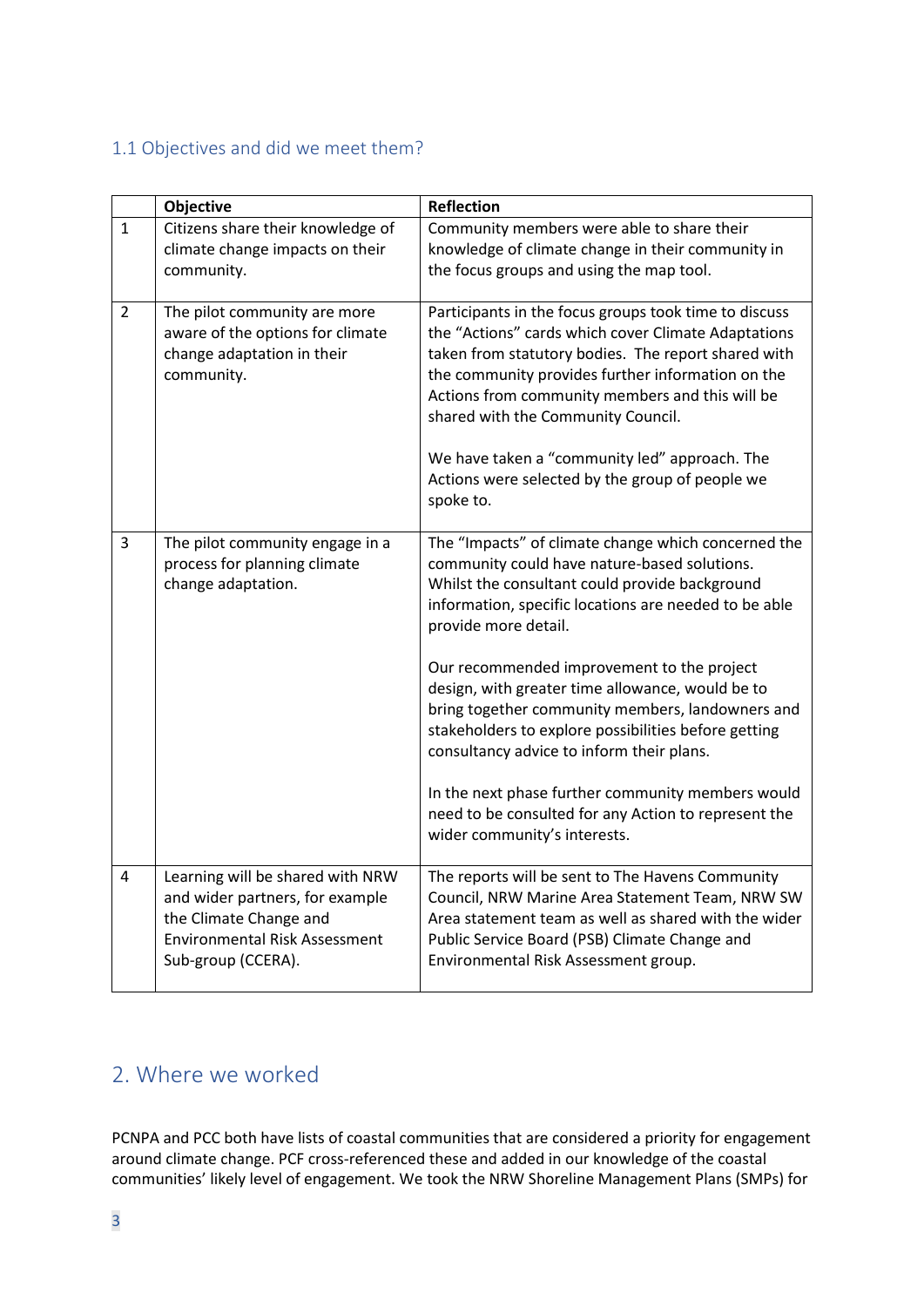the areas into account and also considered the size of the community in our final choice. From this process The Havens community seemed a suitable pilot community for this project, as agreed with PCC, PCNPA and NRW representatives of the Pembrokeshire Service Board (PSB) Climate Change working group.

PCF then spoke to the Community Council Clerk and the County Councillor for the area and both were supportive of the project. They were also able to confirm that broadband connection is usually good in the community, which was important as online engagement was the only type possible at this time.

After this positive response and encouragement, we settled on The Havens and confirmed this selection with the lead officer for this project in NRW.

### <span id="page-4-0"></span>3. How we set about engaging with the community

### <span id="page-4-1"></span>3.1 Community Council

Information about the project was passed on to the Community Council members by their Clerk, and we had hoped to be able to speak to the Community Council at their monthly meeting in February. Agenda items and external speakers at Council meetings need to be approved by the Councillors at the previous meeting. The Clerk was able to raise a discussion point on the project and pass on information about it during the AOB section of the January Council meeting on our behalf. PCF also offered to call any members who were interested in discussing the project further or had concerns. The Clerk was asked by Councillors to promote the project via their Facebook page and community notice boards.

### <span id="page-4-2"></span>3.2 Digital promotion by PCF

Lockdown extended over the whole community engagement period. As the tools for engagement were digital, we also reached out to the community digitally.

PCF collated an extensive list of public emails for community groups and businesses in The Havens these were taken from public websites and public Facebook groups. Invites to use the map tool and to take part in the workshops were sent to all of these, with a follow up email when further workshops were announced. In total we emailed nine community groups, 37 local businesses, 15 other key contacts and 18 members of the Public Services Board, as well as Broad Haven Community School. The invitation to participate was passed onto partners and it was circulated by the Biodiversity partnership and internally by PCNPA.

PCF contacted the local newsletter "The Havens Community Diary" to include invites to the workshops and information about the mapping tool in their printed and online issues for February and/or March.

PCF promoted the project via our newsletter and social media. Occasionally the URL to the map tool was blocked by Facebook and the PCC IT system, so we created a page on the PCF website to link to which eliminated this problem. Social media posts were shared by PCF partners and supporters.

#### <span id="page-4-3"></span>3.3 Lessons learned

Despite this considerable effort to reach community members, participation was lower than we had hoped. Only six community members took part in the focus groups with 34 data entries on the map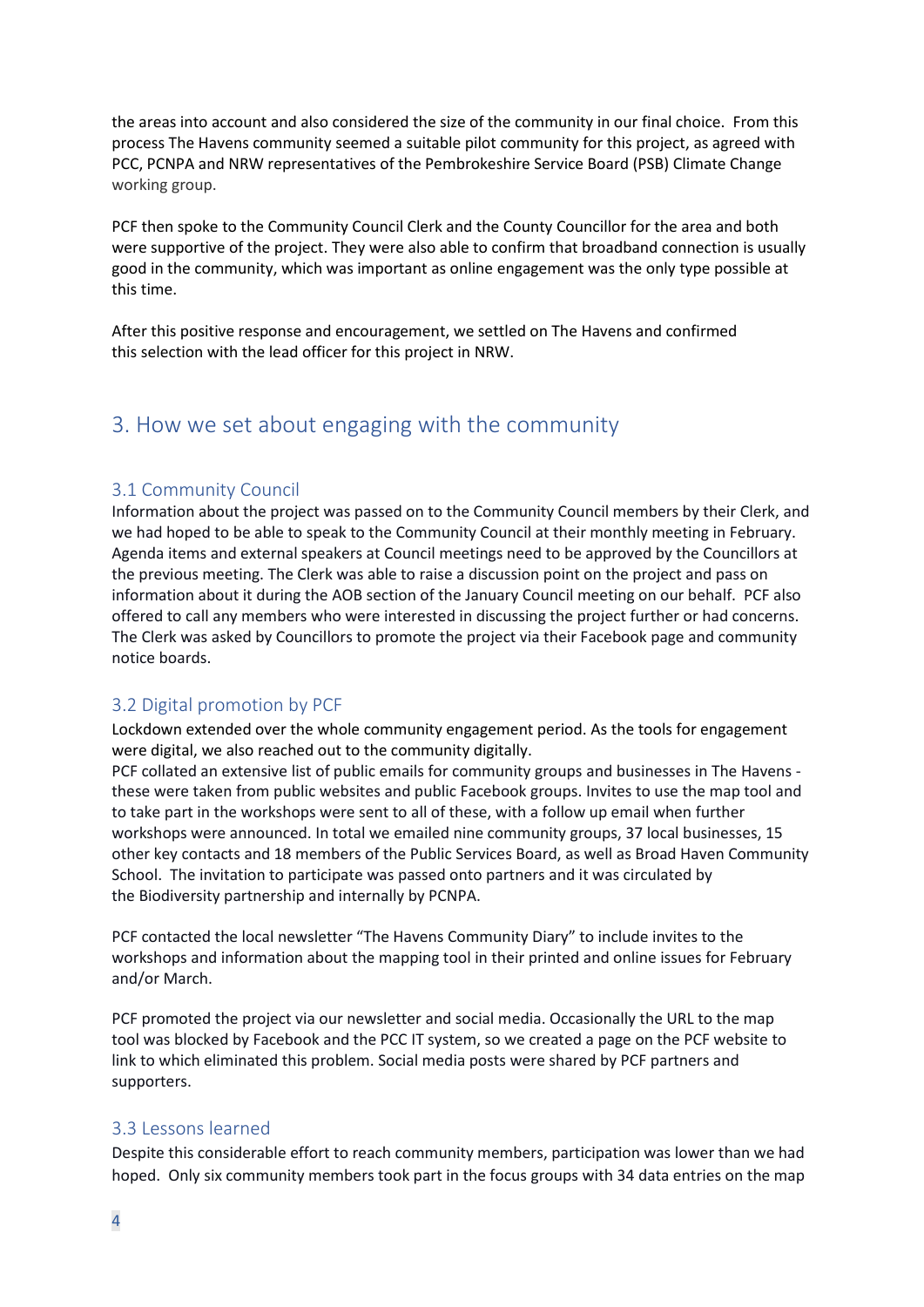tool. The depth of data was useful, but we understand that this is likely to only represent the views of a small sample of The Havens community. However, despite low participation numbers, enough information was collected to enable the consultant to consider the proposals for climate **Actions** by participants and suggest steps to take these forwards.

|                             | <b>What worked</b>                                                                                                                                                 | <b>Challenges</b>                                                   | Recommendation                                                                                                                                                                                               |
|-----------------------------|--------------------------------------------------------------------------------------------------------------------------------------------------------------------|---------------------------------------------------------------------|--------------------------------------------------------------------------------------------------------------------------------------------------------------------------------------------------------------|
| <b>Community</b>            | Approaching the                                                                                                                                                    | <b>Community Councillors</b>                                        | Allow enough lead in time for                                                                                                                                                                                |
| based                       | <b>Community Council</b><br>first ensured<br>permission for the<br>Clerk to assist.                                                                                | did not participate in<br>any of the workshops<br>themselves.       | the Community Council to<br>follow their process.<br>Offer follow up with individual<br>councillors.                                                                                                         |
| <b>Digital</b><br>promotion | Invitation to take part<br>was seen by a<br>significant number of<br>people.<br>Focussed messaging<br>meant data was<br>collected from people<br>in the community. | Digital promotion did<br>not reach key groups*<br>in the community. | Use a range of non-digital<br>methods to promote digital.<br>Signage, press articles, flyers,<br>radio, events are all worth<br>considering.<br>Consider offering a prize or<br>payment for submitting data. |

*\* these groups may not have found the digital tools accessible.*

In addition to scheduling and publicising fixed workshops dates and times, we also invited the community to get in touch if they wanted to schedule a meeting at a time suitable for them, however we did not receive any requests, most likely due to the problems already outlined.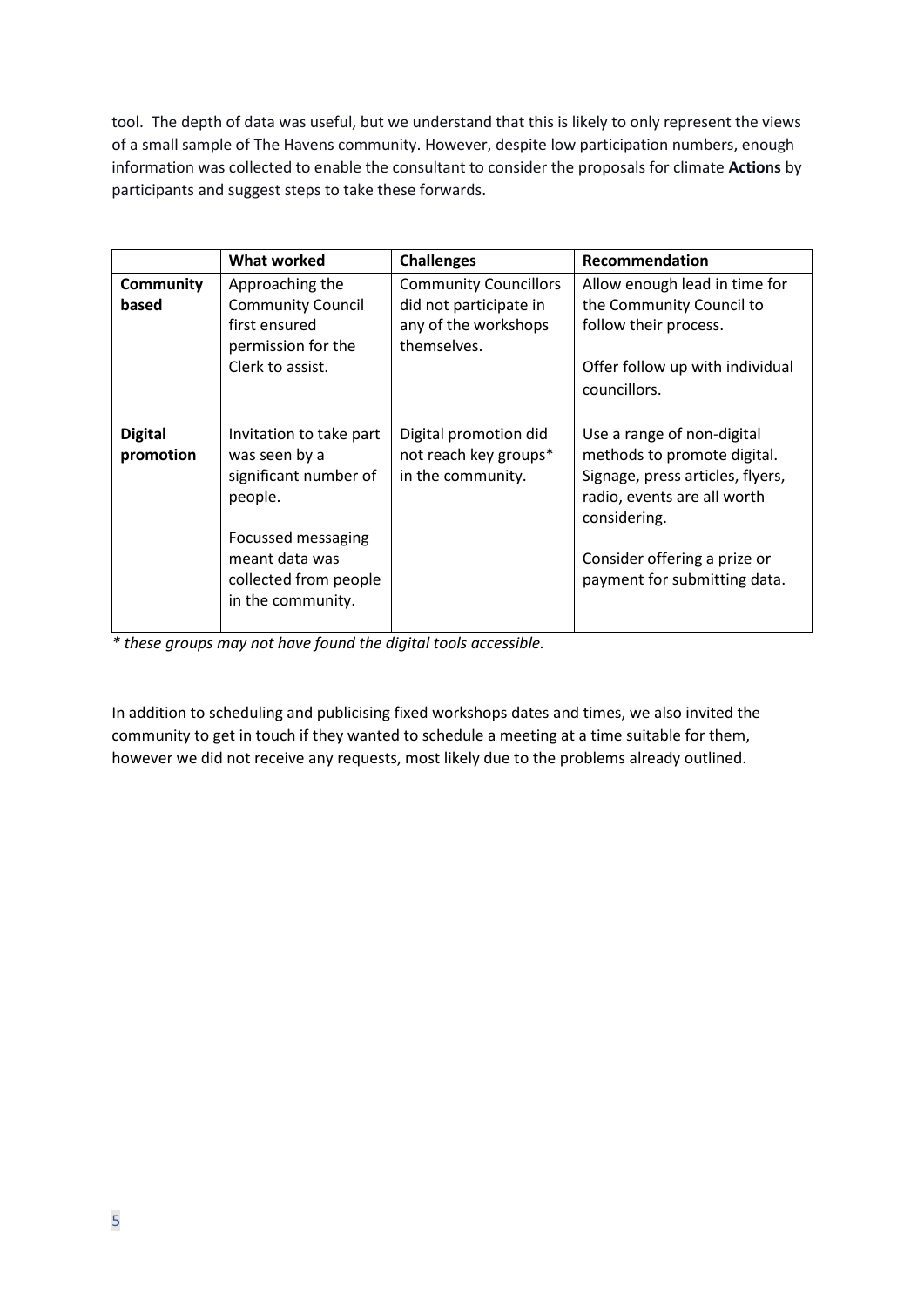## <span id="page-6-0"></span>4. Introduction to the digital tools used



### <span id="page-6-1"></span>4.1 Climate changes, Impacts and Actions (CIA) structured conversation tool

*Figure 1 Screen shot of a focus group board with Changes, Impact, and Actions cards. This is the board near the end of the workshop.*

PCF developed the CIA structured conversation tool for use in the focus groups. Originally developed as a physical resource and now moved online this tool had been tested with a number of groups towards the end of 2020. Small groups of between six and eight people join a videoconference call, usually via Zoom, to discuss climate related **Changes**, **Impacts** and **Actions**, guided by facilitators. Mural is a web-based platform which allows several users to work together on a virtual canvas. The activity results in a finished board (an example in the screenshot above) with what the participants agree are the most relevant cards in the three categories for the community. The conversation finishes with participants considering who is needed to make the **Actions** happen.

The resulting board itself is a qualitative representation of the data, with participants sorting their priority "cards" into themes. The facilitator assisted with this process during the session, inviting clarification from participants.

Working in this way meant transcribing the discussions and coding into themes was built into the process. This greatly reduces time spent by facilitators post workshop sorting participants information. In addition, participants were able to discuss their ideas freely and their privacy was protected.

Once all the workshops were complete the boards were reviewed and a final sort into themes was conducted. This process was supported by referring to notes from the session. When participants identified a particular location during the workshop this was added to the map tool.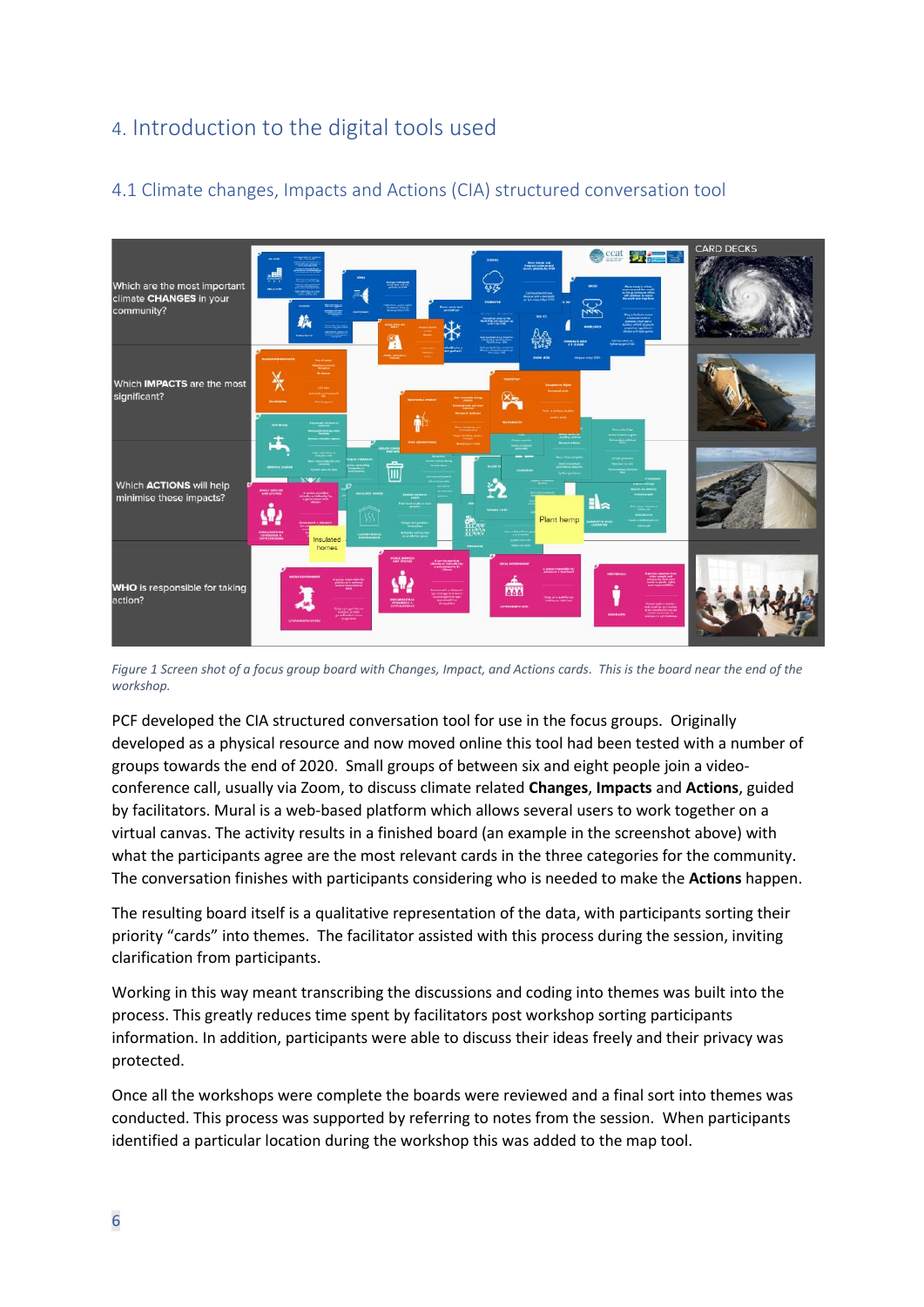### <span id="page-7-0"></span>4.2 Map tool

Feedback from another programme of NRW funded engagement, commissioned through the Public Services Board Climate Change sub group, in the Fishguard and Goodwick communities advised the use of a participatory mapping approach to collecting information on community concerns related to climate change.

CCAT partners University College Dublin were able to develop this additional tool and will evaluate it as part of CCAT. The tool<sup>4</sup> is based on Survey 123 which is an ESRI application linked to ArcGIS<sup>5</sup>. The tool underwent testing by CCAT partners and a Welsh language version was created.



*Figure 2. Screen shot of the mapping tool. Each circle represents data supplied by the community.*

<sup>4</sup> [Map tool](https://experience.arcgis.com/experience/a07930bfc17d4d4aa88934bc3350291c/?data_id=dataSource_2-survey123_7d5fb2f1e3d94b479f27ef6459a8f8cc_stakeholder_2938%3A37)

<sup>&</sup>lt;sup>5</sup> [ArcGIS Survey 123](https://www.esri.com/en-us/arcgis/products/arcgis-survey123/overview?rmedium=www_esri_com_EtoF&rsource=/en-us/arcgis/products/survey123/overview)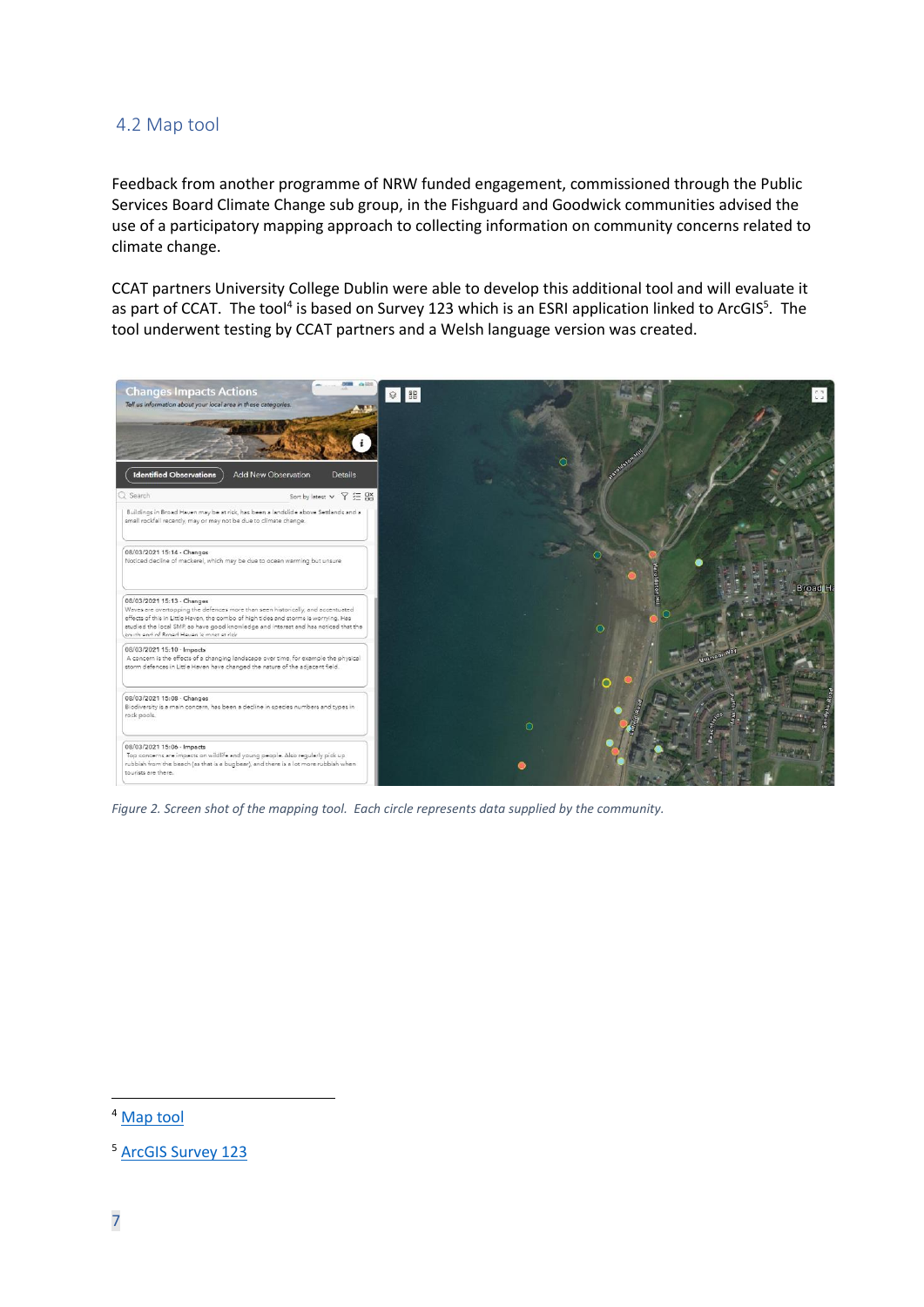### <span id="page-8-0"></span>4.3 Lessons learned

|                 | <b>What worked</b>          | <b>Challenges</b>         | Recommendation                   |  |
|-----------------|-----------------------------|---------------------------|----------------------------------|--|
| <b>CIA</b>      | Structured                  | Harder for users          | Outside of COVID-19              |  |
| structured      | conversations.              | without a laptop.         | restrictions offer remote        |  |
| conversation    |                             | Access is possible on     | digital, blended* and            |  |
| tool            | Participants grasped        | phone or tablet, but      | conventional ways to             |  |
|                 | how to use the tool         | harder for users to       | participate.                     |  |
|                 | quickly.                    | move around the           |                                  |  |
|                 |                             | board.                    |                                  |  |
|                 | Educational value,          |                           |                                  |  |
|                 | both from the               | Participants took a       |                                  |  |
|                 | resource and peer to        | while to get to grips     |                                  |  |
|                 | peer.                       | with Mural at the start   |                                  |  |
|                 |                             | of the workshops.         |                                  |  |
|                 |                             |                           |                                  |  |
|                 |                             | <b>Technical problems</b> |                                  |  |
|                 |                             | with video-               |                                  |  |
|                 |                             | conferencing at times.    |                                  |  |
| <b>Map tool</b> | Detailed user               | The URL was blocked       | Test links work, especially from |  |
|                 | supplied data for the       | for some users.           | social media and local           |  |
|                 | specific area.              |                           | government systems in            |  |
|                 |                             | Lockdown restricted       | advance.                         |  |
|                 | Hyperlocal                  | use of the mobile         |                                  |  |
|                 | information                 | version, where users      | Embed tools in a page on an      |  |
|                 | captured.                   | could use their           | existing organisation's website. |  |
|                 |                             | smartphone camera to      |                                  |  |
|                 | <b>Facilitated browsing</b> | log an issue.             | Use practical sessions to        |  |
|                 | of peer - peer              |                           | orientate users to any new       |  |
|                 | information by users        | Some users expressed      | digital tool.                    |  |
|                 | even if they didn't         | that it was too complex   |                                  |  |
|                 | submit an entry.            | for them to use.          |                                  |  |

*\*blended here is used to describe an approach where participants and facilitator are in the same physical space but using the digital tool on their own devices.*

## <span id="page-8-1"></span>5. How we processed the information

Data from the focus groups was qualitative. The focus group process was designed with processing the information in mind. The cards were discussed, prioritised into groups and some were discarded in this process. Cards were then grouped into themes either by participants during the workshop or afterwards by PCF.

The map tool was designed to complement the focus groups using the same categories: **Changes, Impacts** and **Actions**. We cross referenced the information with the focus group themes.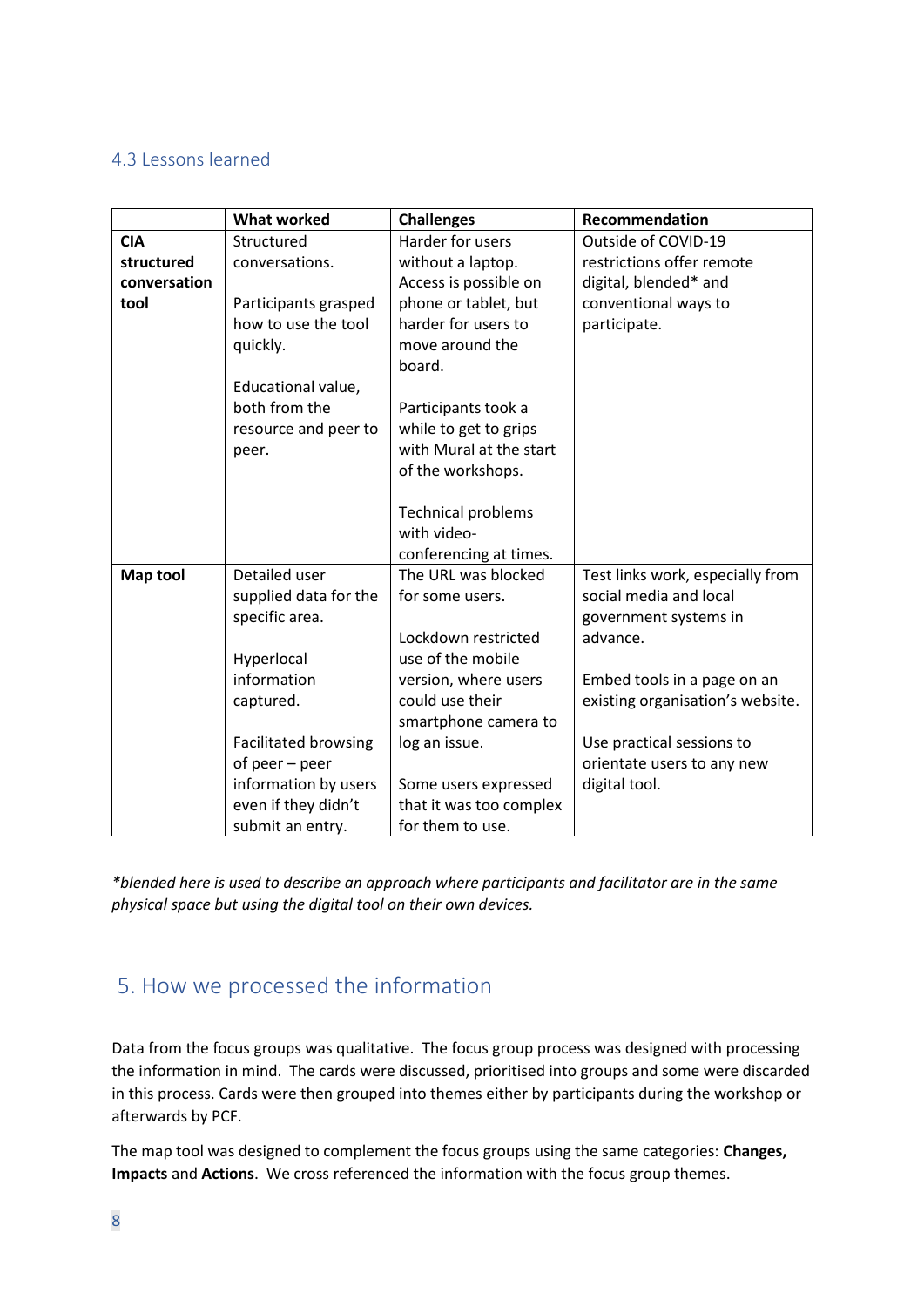In the Havens community, the information from the map matched the themes from the focus groups, but this may not always be the case.

The map tool provided more detailed information about particular concerns and this was be passed on to the consultant to consider when advising on the **Actions.**

### <span id="page-9-0"></span>5.1 Feedback on focus groups

At the end of the workshops, the participants were asked to give feedback on the engagement styles and workshop process to the facilitator(s). Below is a screenshot of a grid-style board in Mural from a workshop to capture feedback quickly and effectively in a visual format using "post-it notes" and allow the information to be categorised easily. During our previous pilot workshops in 2020, participants had time to add in their own feedback to the boards but we found that during the workshops with The Havens community it was easier for the facilitator to do this.



*Figure 3. Example of a feedback board following one of the focus groups*

Themes emerging from the feedback on the focus group:

- 1. **Organisation and structure were good**: Participants enjoyed using Mural and the overall structured approach to the session.
- 2. **It was hard to see the information on all of the cards:** Constructive suggestions to improve viewing the information on the cards. We will be able to take this on board.
- 3. **They would recommend the experience to their friends and neighbours:** Constructive suggestions on how to get more people to get involved. We were able to act on these but time frame was limited.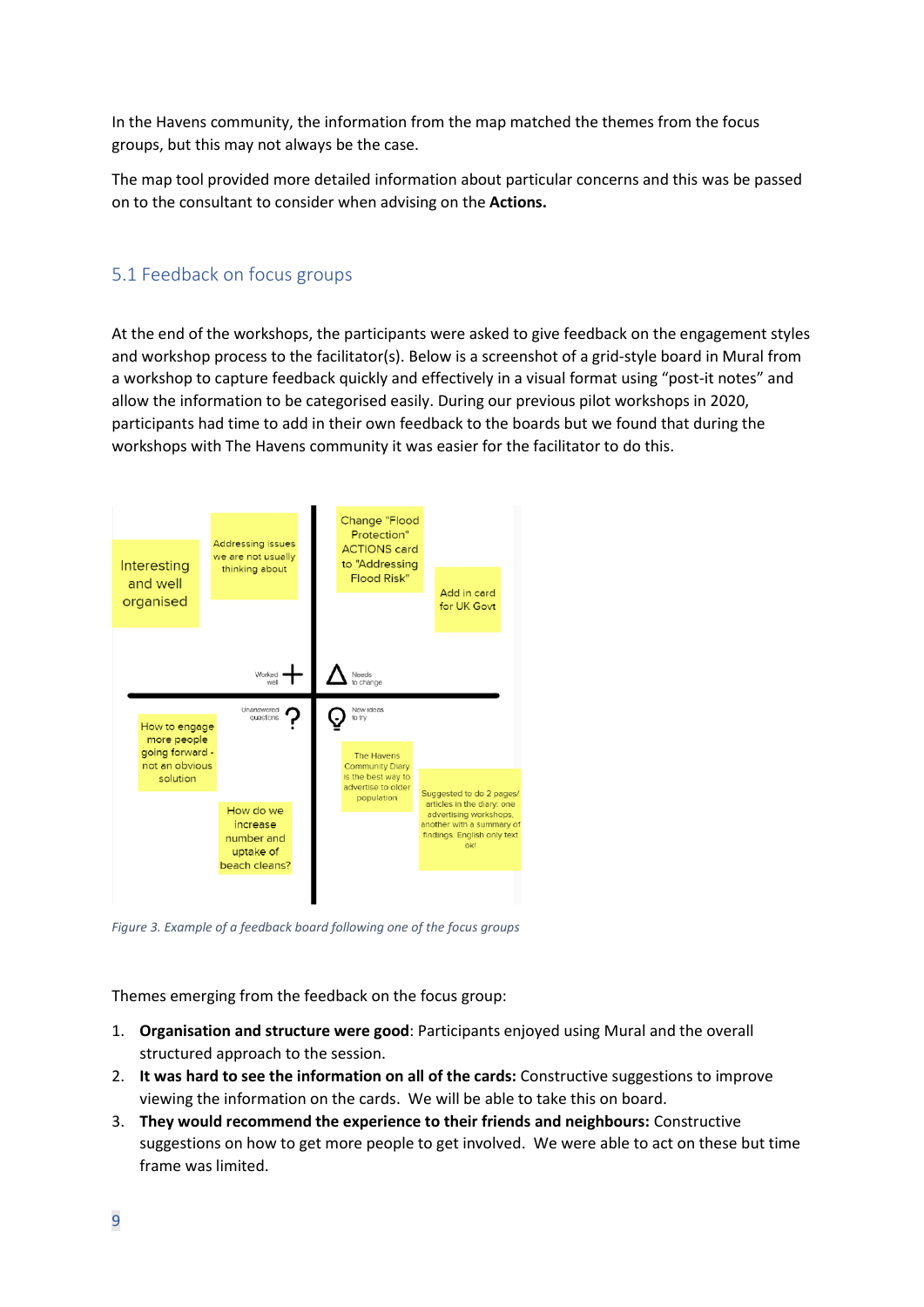### <span id="page-10-0"></span>5.2 Feedback on Map tool

|          | <b>What worked</b>                                          | <b>Challenges</b>                                                                                                                                                                                              | Recommendation                                                                                                                                                                                                                                |
|----------|-------------------------------------------------------------|----------------------------------------------------------------------------------------------------------------------------------------------------------------------------------------------------------------|-----------------------------------------------------------------------------------------------------------------------------------------------------------------------------------------------------------------------------------------------|
| Map tool | Detailed information<br>for information with a<br>location. | Feedback from<br>participants was the<br>tool worked well but<br>could exclude people<br>"not used to that sort<br>of thing."<br>Information that<br>doesn't happen in a<br>particular place wasn't<br>logged. | In person demonstrations of<br>the tool to participants.<br>Organise sessions to collect the<br>data around the local area as a<br>group with volunteers from the<br>community.<br>Have a place or option for<br>logging general information. |

## <span id="page-10-1"></span>6. Reporting back to the community

PCF created a report to share with the Community Council. The report provides information to support the development of an Action Plan. Low community participation at during lockdown should be noted, and we would recommend reaching out again to gauge support in the wider community.

The themes relating to **Actions** were passed onto an Environmental Consultant who was briefed to provide information on the proposed actions. They were asked to consider steps relevant to the Community Council, or community group who wished to take these forwards. The report provided information of the seven **Actions** put forward by the community, including links to resources, and support to take the proposals forward.

Providing a map for the location of potential **Actions** was also considered. On balance we decided not to produce a map due to the reasons in the table below and the fixed time frame of the project

| For                                                                                                                                                                                                                   | Challenge                                                                                                                      | <b>Possible Solution</b>                                                                                                                                                                                                                                                                    |
|-----------------------------------------------------------------------------------------------------------------------------------------------------------------------------------------------------------------------|--------------------------------------------------------------------------------------------------------------------------------|---------------------------------------------------------------------------------------------------------------------------------------------------------------------------------------------------------------------------------------------------------------------------------------------|
| Some Actions (for instance<br>actions to reduce flooding)<br>need to happen in specific<br>places to be effective.<br>Location for some <b>Actions</b> is<br>an important next step in the<br>implementation process. | Indicating Actions on<br>private land without<br>consulting the land<br>owner would could<br>give unrealistic<br>expectations. | Geo-design <sup>6</sup> is an approach being<br>explored by the CCAT project. Geo-<br>games enable participants to explore<br>possibilities for their community within<br>agreed constraints. This approach could<br>provide a forum to discuss what could go<br>where, without commitment. |

<sup>6</sup> <https://www.esri.com/en-us/arcgis/geodesign>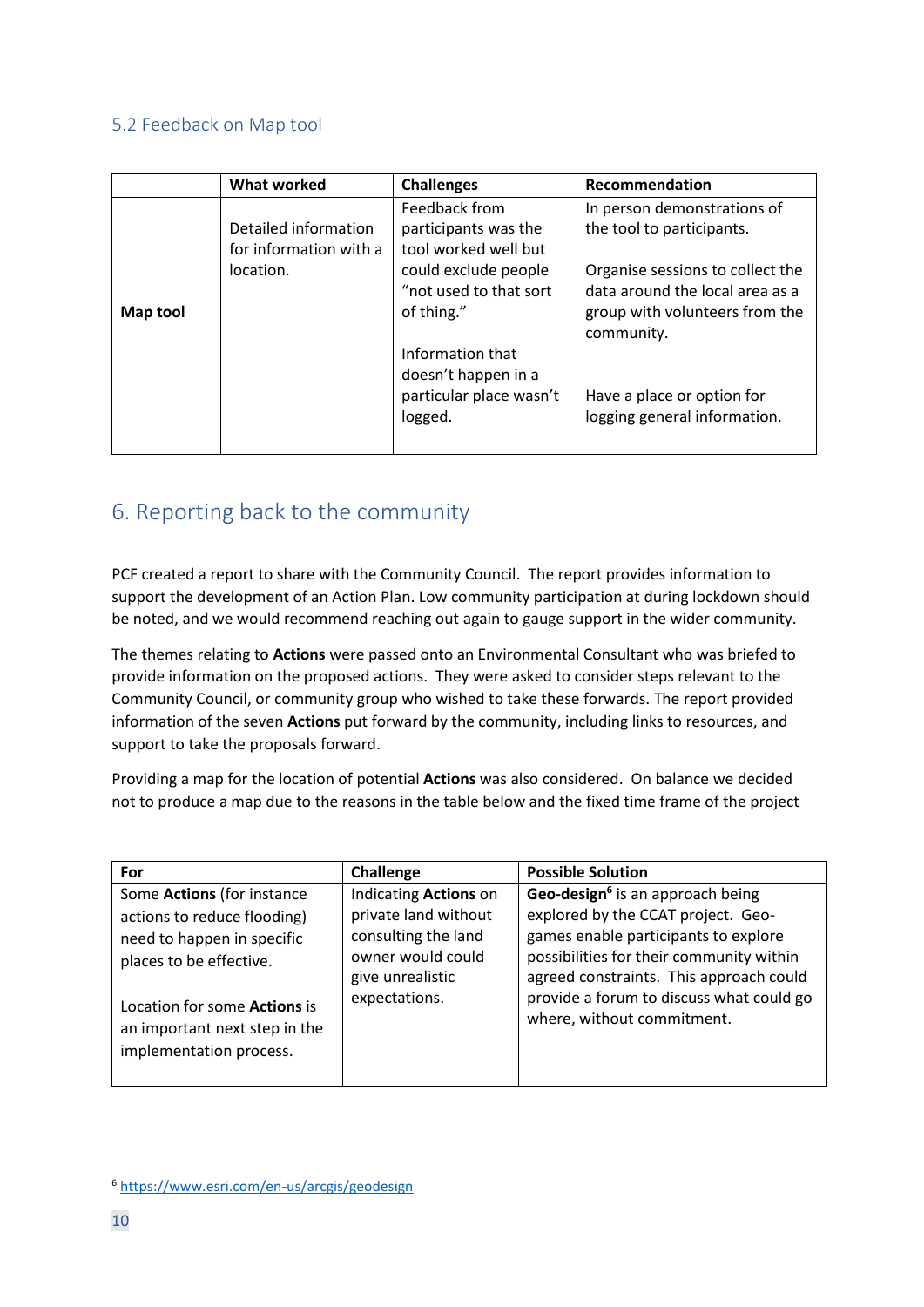Proposed Actions for PSB, Community Council or Community Group:

- Explore whether the concerns and proposed actions raised in this report resonate with the wider community.
- Water quality was raised in the Focus groups and on the map tool. As a result, we suggest the Community Council to share concerns raised about water quality and request an update from Natural Resources Wales and Welsh Water about how this is being tackled. Wider community to be updated on what action is being taken.
- Community Council to maintain communication with environmental groups. This report, in particular the comments from the consultant provided in this section will provide points for discussion.

## <span id="page-11-0"></span>7. Recommendations for future community climate change engagement

#### **R1 Avoid engaging with a community during a lockdown or other community stress.**

Whilst it was technically possible to speak to people using the digital tools, community members have more immediate concerns. We found that the lead-in time for engagement with groups such as Community Councils is at least two months, even when we already have the correct contacts and notwithstanding any further delays from stressors as outlined above.

#### **R2 Digital tools work well but aren't for everyone**

Digital tools provide an efficient process for gathering information but do not reach significant sections of a community. However, digital tools do have a key role in extending existing engagement or bridging gaps when in-person meetings are not possible. We propose mixed methods will be the model for most engagement strategies going forward.

#### **R3 Hold a series of demonstration events for any tool you want the public to use**

Demonstration of how to use any tools is helpful even to confident users. This could range from an "in-person" tour which people in the community could turn up for with a map tool demo on a tablet to an online "testing session" with software such as Mural. Bear in mind this should be a series of events which happen regularly and at the same time and place so community members can just "drop in" if they want.

#### **R4 Conversations are a great way of collecting data**

Plan in advance how you will process this data which will mostly be qualitative. The cards used within the CIA workshops worked well in guiding participants on the topics we wanted them to cover and allowed us to work to a time schedule more effectively.

#### **R5 For most people climate change and the environment are more or less the same thing**

To get information covering climate change relating to broader issues, you need to explicitly ask for it. Participants are usually not sure whether changes and impacts are linked to climate change or not. This reflects the developing scientific understanding of the subject at every level. Facilitators need enough knowledge to be able to suggest further sources of information.